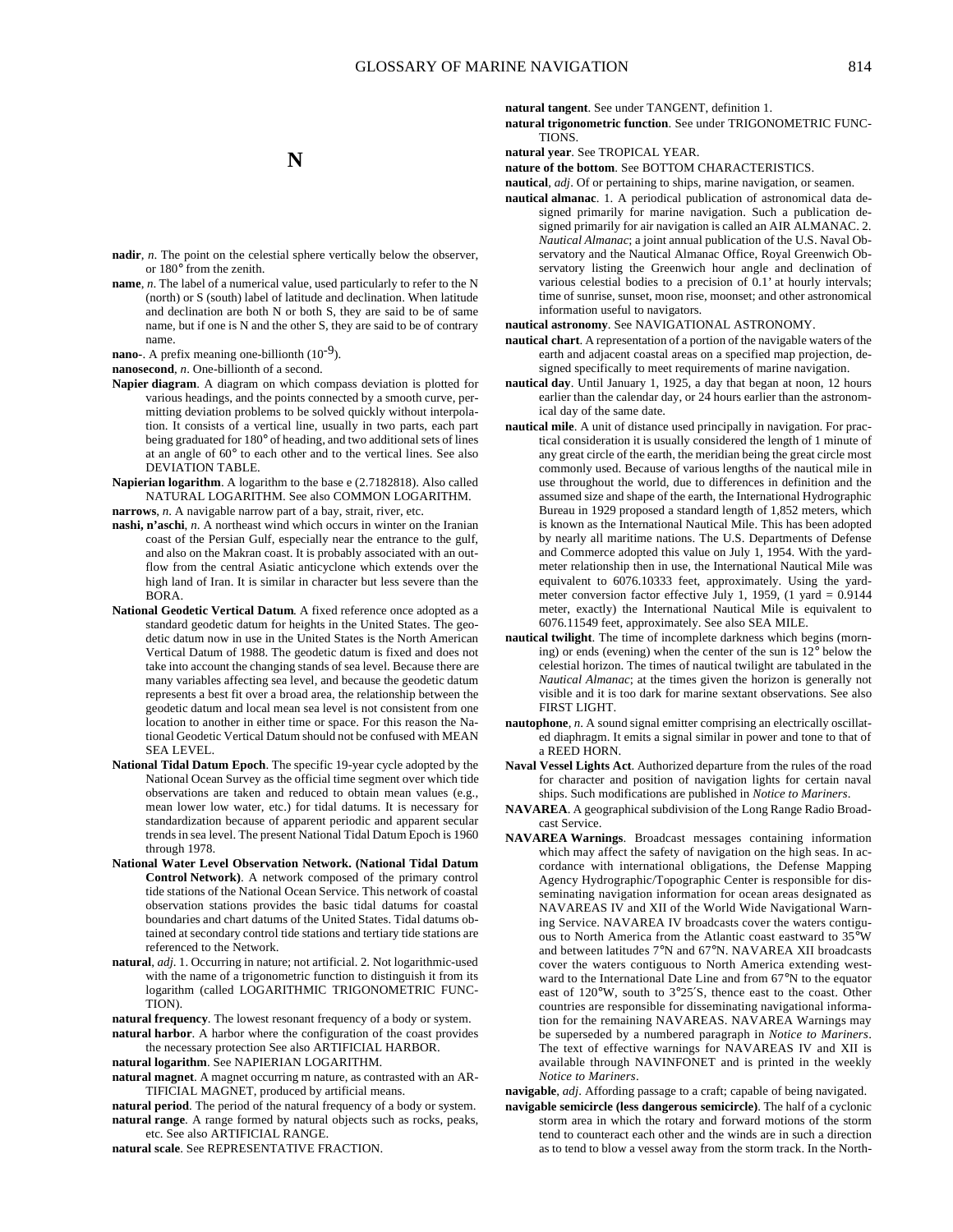ern Hemisphere this is to the left of the storm center and in the Southern Hemisphere it is to the right. The opposite is DANGER-OUS SEMICIRCLE.

- **navigable waters**. Waters usable, with or without improvements, as routes for commerce in the customary means of travel on water.
- **navigating sextant**. A sextant designed and used for observing the altitudes of celestial bodies, as opposed to a hydrographic sextant.
- **navigation**, *n*. The process of planning, recording, and controlling the movement of a craft or vehicle from one place to another. The word navigate is from the Latin navigatus, the past participle of the verb navigere, which is derived from the words navis, meaning "ship," and agere meaning "to move" or "to direct." Navigation of water craft is called marine navigation to distinguish it from navigation of aircraft, called air navigation. Navigation of a vessel on the surface is sometimes called surface navigation to distinguish it from navigation of a submarine. Navigation of vehicles across land or ice is called land navigation. The expression polar navigation refers to navigation in the regions near the geographical poles of the earth, where special techniques are employed.
- **navigational aid**. An instrument, device, chart, method, etc., intended to assist in the navigation of a craft. This expression is not the same as AID TO NAVIGATION, which refers to devices external to a craft such as lights and buoys.
- **navigational astronomy**. Astronomy of direct use to a navigator, comprising principally celestial coordinates, time, and the apparent motions of celestial bodies. Also called NAUTICAL ASTRONOMY.
- **navigational planets**. The four planets commonly used for celestial observations: Venus, Mars Jupiter, and Saturn.
- **navigational plot**. A graphic plot of the movements of a craft. A dead reckoning plot is the graphic plot of the dead reckoning, suitably labeled with respect to time, direction, and speed; a geographical plot is one relative to the surface of the earth.
- **navigational triangle**. The spherical triangle solved in computing altitude and azimuth and great circle sailing problems. The celestial triangle is formed on the celestial sphere by the great circles connecting the elevated pole, zenith of the assumed position of the observer, and a celestial body. The terrestrial triangle is formed on the earth by the great circles connecting the pole and two places on the earth; the assumed position of the observer and geographical position of the body for celestial observations, and the point of departure and destination for great circle sailing problems. The expression astronomical triangle applies to either the celestial or terrestrial triangle used for solving celestial observations.
- **navigation, head of**. A transshipment point at the end of a waterway where loads are transferred between water carriers and land carriers; also the point at which a river is no longer navigable due to rapids or falls.
- **navigation lights**. Statutory, required lights shown by vessels during the hours between sunset and sunrise, in accordance with international agreements.

## **navigation mark**. See MARK.

- **navigation/positioning system**. A system capable of being used primarily for navigation or position fixing. It includes the equipment, its operators, the rules and procedures governing their actions and, to some extent, the environment which affects the craft or vehicle being navigated.
- **navigation satellite**. An artificial satellite used in a system which determines positions based upon signals received from the satellite.
- **Navigation Sensor System Interface (NAVSSI)**. The U.S. Naval version of the electronic chart display and information system (EC-DIS). It is integrated with command and control, weapons, and other systems.
- *Navigation Tables for Mariners and Aviators*. See H.O. PUB. NO. 208.
- **navigator**, *n*. 1. A person who navigates or is directly responsible for the navigation of a craft. 2. A book of instructions on navigation, such as the *The American Practical Navigator (Bowditch)*.
- **NAVSTAR Global Positioning System**. A satellite navigation system developed by the Department of Defense. The system is provides highly accurate position and velocity information in three dimensions and precise time and time interval on a global basis continuously, to an unlimited number of users. It is unaffected by weather and provides a worldwide common grid reference system. The objective of the program is to provide very precise position information for a wide spectrum of military missions. In addition,

current policy calls for civil availability with a slight degradation in system accuracy required to protect U.S. national security interests.

- **NAVTEX**. A medium frequency radiocommunications system intended for the broadcast of navigational information up to 200 miles at sea, which uses narrow band direct printing technology to print out MSI and safety messages aboard vessels, without operator monitoring.
- **Navy Navigation Satellite System**. A satellite navigation system of the United States conceived and developed by the Applied Physics Laboratory of the Johns Hopkins University. It is an all-weather, worldwide, and passive system which provides two-dimensional positioning from low-altitude satellites in near-polar orbits. The Transit launch program ended in 1988, and the system is scheduled for termination in 1996, replaced by GPS.
- **neaped**, *adj*. Left aground following a spring high tide. Also called BENE-APED.
- **neap high water**. See under NEAP TIDES.
- **neap low water**. See under NEAP TIDES.
- **neap range**. See under NEAP TIDES.
- **neap rise**. The height of neap high water above the elevation of reference or datum of chart.
- **neap tidal currents**. Tidal currents of decreased speed occurring semimonthly as the result of the moon being in quadrature. See also NEAP TIDES.
- **neap tides**. Tides of decreased range occurring semimonthly as the result of the moon being in quadrature. The neap range of the tide is the average semidiurnal range occurring at the time of neap tides and is most conveniently computed from the harmonic constants. It is smaller than the mean range where the type of tide is either semidiurnal or mixed and is of no practical significance where the type of tide is diurnal. The average height of the high waters of the neap tides is called neap high water or high water neaps and the average height of the corresponding low waters is called neap low water or low water neaps.
- **nearest approach**. The least distance between two objects having relative motion with respect to each other.
- **near gale**. Wind of force 8 (28 to 33 knots or 32 to 38 miles per hour) on the Beaufort wind scale. See also GALE.
- **nearshore current system**. The current system caused by wave action in or near the surf zone. The nearshore current system consists of four parts: the shoreward mass transport of water; longshore currents; rip currents; the longshore movement of expanding heads of rip currents.
- **near vane**. That instrument sighting vane on the same side of the instrument as the observer's eye. The opposite is FAR VANE.
- **neatline**, *n*. That border line which indicates the limit of the body of a map or chart. Also called SHEET LINE.
- **nebula** *(pl. nebulae), n*. 1. An aggregation of matter outside the solar system, large enough to occupy a perceptible area but which has not been resolved into individual stars. One within our galaxy is called a galactic nebula and one beyond is called an extragalactic nebula. If a nebula is resolved into numerous individual stars, it is called a STAR CLUSTER. 2. A galaxy.
- **necessary bandwidth**. As defined by the International Telecommunication Union (ITU) for a given class of emission, the minimum value of the occupied bandwidth sufficient to ensure the transmission of information at the rate and with the quality required for the system employed, under specified conditions. Emissions useful for the good functioning of the receiving equipment as, for example, the emission corresponding to the carrier of reduced carrier systems, shall be included in the necessary bandwidth.
- **neck**, *n*. 1. A narrow isthmus, cape or promontory. 2. The land areas between streams flowing into a sound or bay. 3. A narrow strip of land which connects a peninsula with the mainland. 4. A narrow body of water between two larger bodies; a strait.
- **negative altitude**. Angular distance below the horizon. Also called DE-PRESSION.
- **Network Coordinating Station**. An INMARSAT COAST EARTH STATION (CES) equipped to process messages in the EGC SafetyNET system.

**neutral occlusion**. See under OCCLUDED FRONT.

**new ice**. A general term for recently formed ice which includes frazil ice, grease ice, slush, and shuga. These types of ice are composed of ice crystals which are only weakly frozen together (if at all) and have definite form only while they are afloat.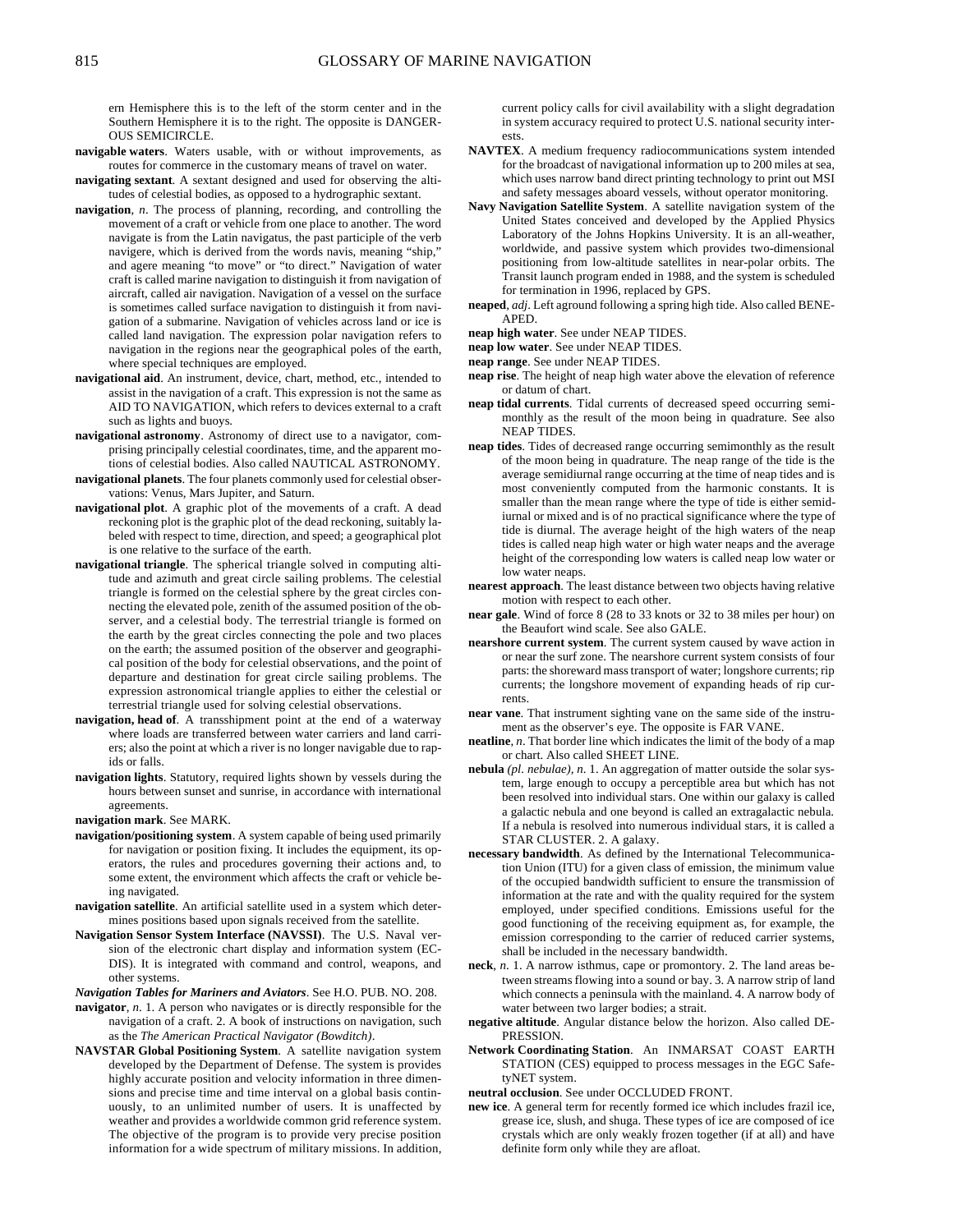- **new moon**. The moon at conjunction, when little or none of it is visible to an observer on the earth because the illuminated side is away from him. Also called CHANGE OF THE MOON. See also PHASES OF THE MOON.
- **new ridge**. A newly formed ice ridge with sharp peaks, the slope of the sides usually being about 40°. Fragments are visible from the air at low altitude.
- **newton**, *n*. The special name for the derived unit of force in the International System of Units; it is that force which gives to a mass of 1 kilogram an acceleration of 1 meter per second, per second.
- **Newtonian telescope**. A reflecting telescope in which a small plane mirror reflects the convergent beam from the speculum to an eyepiece at one side of the telescope. After the second reflection the rays travel approximately perpendicular to the longitudinal axis of the telescope. See also CASSEGRAINIAN TELESCOPE.
- **newton per square meter**. The derived unit of pressure in the International System of Units. See also PASCAL.
- **Newton's laws of motion**. Universal laws governing all motion, formulated by Isaac Newton. These are: (1) Every body continues in a state of rest or of uniform motion in a straight line unless acted upon by a force; (2) When a body is acted upon by a force, its acceleration is directly proportional to the force and inversely proportional to the mass of the body, and the acceleration takes place in the direction in which the force acts; (3) To every action there is always an equal and opposite reaction; or, the mutual actions of two bodies are always equal and oppositely directed.
- **Ney's chart**. See MODIFIED LAMBERT CONFORMAL CHART.
- **Ney's map projection**. See MODIFIED LAMBERT CONFORMAL MAP PROJECTION.
- **night**, *n*. The part of the solar day when the sun is below the visible horizon, especially the period between dusk and dawn.
- **night effect**. See under POLARIZATION ERROR.
- **night error**. See under POLARIZATION ERROR.
- **night order book**. A notebook in which the commanding officer of a ship writes orders with respect to courses and speeds, any special precautions concerning the speed and navigation of the ship, and all other orders for the night for the officer of the deck.
- **nilas**, *n*. A thin elastic crust of ice, easily bending on waves and swell and under pressure, thrusting in a pattern of interlocking "fingers." Nilas has a matte surface and is up to 10 centimeters in thickness. It may be subdivided into DARK NILAS and LIGHT NILAS. See also FINGER RAFTING.
- **nimbostratus**, *n*. A dark, low shapeless cloud layer (mean upper level below 6,500 ft.) usually nearly uniform; the typical rain cloud. When precipitation falls from nimbostratus, it is in the form of continuous or intermittent rain or snow, as contrasted with the showery precipitation of cumulonimbus.
- **nimbus**, *n*. A characteristic rain cloud. The term is not used in the international cloud classification except as a combining term, as cumulonimbus.
- **nipped**, *adj*. Beset in the ice with the surrounding ice forcibly pressing against the hull.
- **nipping**, *n*. The forcible closing of ice around a vessel such that it is held fast by ice under pressure. See also BESET, ICE-BOUND.
- **no-bottom sounding**. A sounding in which the bottom is not reached.
- **nocturnal**, *n*. An old navigation instrument which consisted of two arms pivoted at the enter of a disk graduated for date, time and arc. The nocturnal was used for determining time during the night and for obtaining a correction to be applied to an altitude observation of Polaris for finding latitude.
- **nodal**, *adj*. Related to or located at or near a node or nodes.
- **nodal line**. A line in an oscillating body of water along which there is a minimum or no rise and fall of the tide.
- **nodal point**. 1. See NODE, definition 1. 2. The no-tide point in an amphidromic region.
- **node**, *n*. 1. One of the two points of intersection of the orbit of a planet, planetoid, or comet with the ecliptic, or of the orbit of a satellite with the plane of the orbit of its primary. That point at which the body crosses to the north side of the reference plane is called the ascending node; the other, the descending node. The line connecting the nodes is called LINE OF NODES. Also called NODAL POINT. See also REGRESSION OF THE NODES. 2. A zero point in any stationary wave system.
- **node cycle**. The period of approximately 18.61 Julian years required for the regression of the moon's nodes to complete a circuit of 360° of longitude. It is accompanied by a corresponding cycle of changing inclination of the moon's orbit relative to the plane of the earth's equator, with resulting inequalities in the rise and fall of the tide and speed of the tidal current.
- **node factor**. A factor depending upon the longitude of the moon's node which, when applied to the mean coefficient of a tidal constituent, will adapt the same to a particular year for which predictions are to be made.
- **nodical**, *adj*. Of or pertaining to astronomical nodes; measured from node to node.
- **nodical month**. The average period of revolution of the moon about the earth with respect to the moon's ascending node, a period of 27 days, 5 hours, 5 minutes, 35.8 seconds.
- **nodical period**. The interval between two successive passes of a satellite through the ascending node. See also ORBITAL PERIOD.
- **nominal orbit**. The true or ideal orbit in which an artificial satellite is expected to travel. See also NORMAL ORBIT.
- **nominal range**. See under VISUAL RANGE (OF A LIGHT).
- **nomogram**, *n*. A diagram showing, to scale, the relationship between several variables in such manner that the value of one which corresponds to known values of the others can be determined graphically. Also called NOMOGRAPH.
- **nomograph**, *n*. See NOMOGRAM.
- **non-dangerous wreck**. A term used to describe a wreck having more than 20 meters of water over it. This term excludes a FOUL GROUND, which is frequently covered by the remains of a wreck and is a hazard only for anchoring, taking the ground, or bottom fishing.
- **nongravitational perturbations**. Perturbations caused by surface forces due to mechanical drag of the atmosphere (in case of low flying satellites), electromagnetism, and solar radiation pressure.
- **nonharmonic constants**. Tidal constants such as lunitidal intervals, ranges, and inequalities which may be derived directly from high and low water observations without regard to the harmonic constituents of the tide. Also applicable to tidal currents.
- **non-standard buoys**. The general classification of all lighted and unlighted buoys built to specifications other than modern standard designs.
- **non-tidal basin**. An enclosed basin separated from tidal waters by a caisson or flood gates. Ships are moved into the dock near high tide. The dock is closed when the tide begins to fall. If necessary, ships are kept afloat by pumping water into the dock to maintain the desired level. Also called WET DOCK. See also BASIN, definition 2.

## **nontidal current**. See under CURRENT.

- **noon**, *n*. The instant at which a time reference is over the upper branch of the reference meridian. Noon may be solar or sidereal as the sun or vernal equinox is over the upper branch of the reference meridian. Solar noon may be further classified as mean or apparent as the mean or apparent sun is the reference. Noon may also be classified according to the reference meridian, either the local or Greenwich meridian or additionally in the case of mean noon, a designated zone meridian. Standard, daylight saving or summer noon are variations of zone noon. The instant the sun is over the upper branch of any meridian of the moon is called lunar noon. Local apparent noon may also be called high noon.
- **noon constant**. A predetermined value added to a meridian or ex-meridian sextant altitude to determine the latitude.
- **noon interval**. The predicted time interval between a given instant, usually the time of a morning observation, and local apparent noon. This is used to predict the time for observing the sun on the celestial meridian.
- **noon sight**. Measurement of the altitude of the sun at local apparent noon, or the altitude so measured.
- **normal**, *adj*. Perpendicular. A line is normal to another line or a plane when it is perpendicular to it. A line is normal to a curve or curved surface when it is perpendicular to the tangent line or plane at the point of tangency.
- **normal**, *n*. 1. A straight line perpendicular to a surface or to another line. 2. In geodesy, the straight line perpendicular to the surface of the reference ellipsoid. 3. The average, regular, or expected value of a quantity.
- **normal curve**. Short for NORMAL DISTRIBUTION CURVE.
- **normal distribution**. A mathematical law which predicts the probability that the random error of any given observation of a series of observations of a certain quantity will lie within certain bounds. The law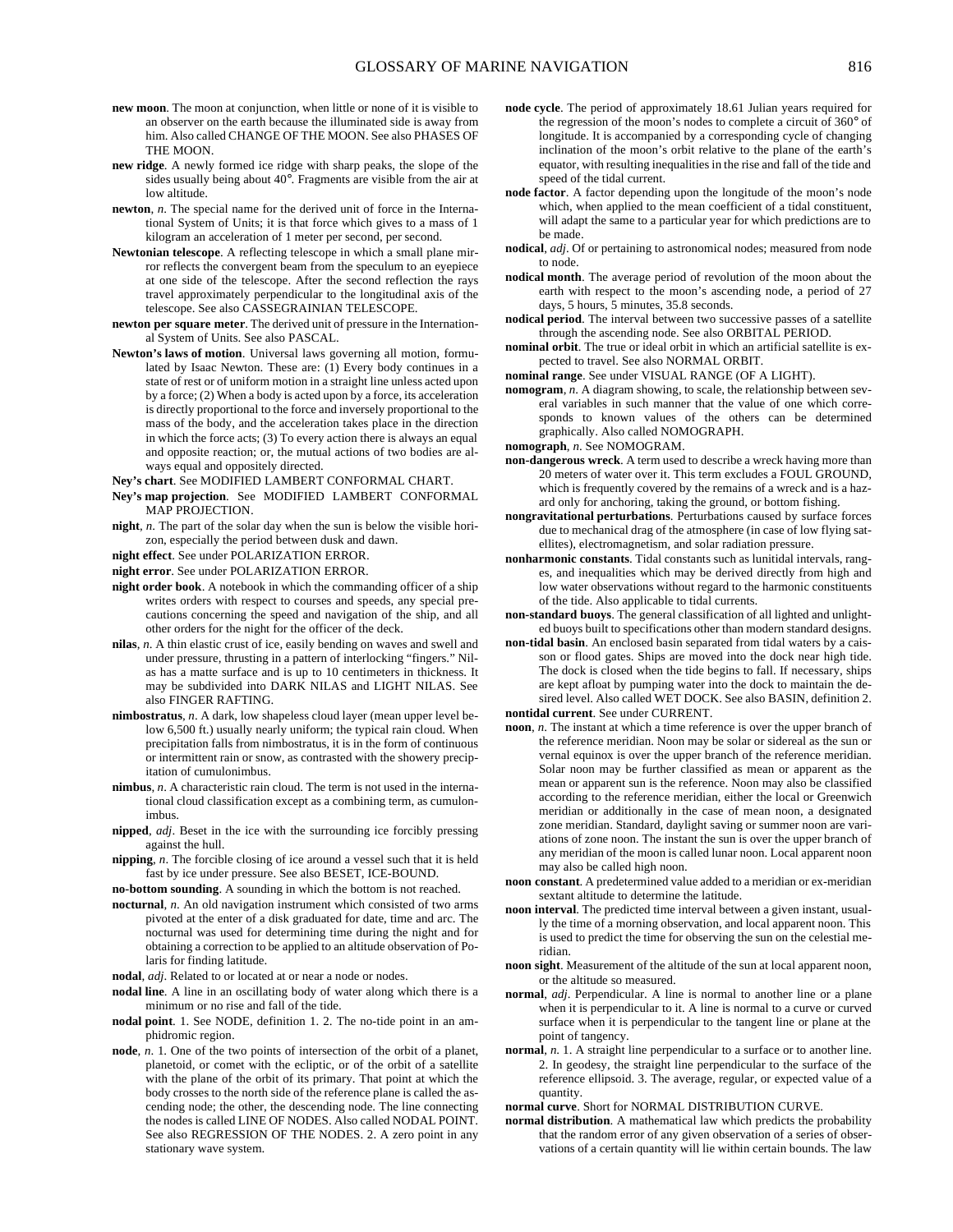can be derived from the following properties of random errors: (1) positive and negative errors of the same magnitude are about equal in number, (2) small errors occur more frequently than large errors, and (3) extremely large errors rarely occur. One immediate consequence of these properties is that the average or mean value of a large number of observations of a given quantity is zero. Also called GAUSSIAN DISTRIBUTION. See also SINGLE-AXIS NOR-MAL DISTRIBUTION, CIRCULAR NORMAL DISTRIBU-TION, STANDARD DEVIATION.

- **normal distribution curve**. The graph of the normal distribution. Often shortened to NORMAL CURVE.
- **normal orbit**. The orbit of a spherical satellite about a spherical primary during which there are no disturbing elements present due to other celestial bodies, or to some physical phenomena. Also called UN-PERTURBED ORBIT, UNDISTURBED ORBIT.
- **normal section line**. A line on the surface of a reference ellipsoid, connecting two points on that surface, and traced by a plane containing the normal at one point and passing through the other point.
- **normal tide**. A non technical term synonymous with tide, i.e., the rise and fall of the ocean due to the gravitational interactions of the sun, moon, and earth alone.
- **norte**, *n*. A strong cold northeasterly wind which blows in Mexico and on the shores of the Gulf of Mexico. It results from an outbreak of cold air from the north. It is the Mexican extension of a norther.
- **north**, *n*. The primary reference direction relative to the earth; the direction indicated by 000° in any system other than relative. True north is the direction of the north geographical pole; magnetic north the direction north as determined by the earth's magnetic compass; grid north an arbitrary reference direction used with grid navigation. See also CARDINAL POINT.
- **North Africa Coast Current**. A nontidal current in the Mediterranean Sea that flows eastward along the African coast from the Strait of Gibraltar to the Strait of Sicily. It is the most permanent current in the Mediterranean Sea. The stability of the current is indicated by the proportion of no current observations, which averages less than 1 percent. The current is most constant just after it passes through the Strait of Gibraltar; in this region, west of longitude 3°W, 65 percent of all observations show an eastward set, with a mean speed of 1.1 knots and a mean maximum speed of 3.5 knots. Although the current is weaker between longitudes 3°W and 11°E, it remains constant, the speed averaging  $0.7$  knot through its length and its maximum speed being about 2.5 knots.
- **North American Datum of 1927**. The geodetic datum the origin of which is located at Meades Ranch, Kansas. Based on the Clarke spheroid of 1866, the geodetic position of triangulation station Meades Ranch and azimuth from that station to station Waldo are as follows: Latitude of Meades Ranch: 39° 13' 25.686"N; Longitude of Meades Ranch: 98° 32' 30.506"W Azimuth to Waldo: 75° 28' 09.64" The geoidal height at Meades Ranch is assumed to be zero.
- **North American Datum of 1983**. The modern geodetic datum for North America; it is the functional equivalent of the World Geodetic System (WGS). It is based on the GRS 80 ellipsoid, which fits the size and shape of the earth more closely, and has its origin at the earth's center of mass.
- **North Atlantic Current**. An ocean current which results from extensions of the Gulf Stream and the Labrador Current near the edge of the Grand Banks of Newfoundland. As the current fans outward and widens in a northeastward through eastward flow, it decreases sharply in speed and persistence. Some influence of the Gulf Stream is noticeable near the extreme southwestern boundary of the current. The North Atlantic Current is a sluggish, slow-moving flow that can easily be influenced by opposing or augmenting winds. There is some evidence that the weaker North Atlantic Current may consist of separate eddies or branches which are frequently masked by a shallow, wind-driven surface now called the NORTH AT-LANTIC DRIFT. A branch of the North Atlantic Current flows along the west coasts of the British Isles at speeds up to 0.6 knot and enters the Norwegian Sea as the NORWAY CURRENT mainly through the east side of the Faeroe–Shetland Channel. A small portion of this current to the west of the Faeroe Islands mixes with part of the southeastward flow from the north coast of Iceland; these two water masses join and form a clockwise circulation around the Faeroe Islands. The very weak nontidal current in the Irish Sea, which averages only about 0.1 knot, depends on the wind. The part

of the North Atlantic Current that flows eastward into the western approaches to the English Channel tends to increase or decrease the speed of the reversing tidal currents. The southern branch of the North Atlantic Current turns southward near the Azores to become the CANARY CURRENT.

**North Atlantic Drift**. See under NORTH ATLANTIC CURRENT. **northbound node**. See ASCENDING NODE.

**North Brazil Current**. See GUIANA CURRENT.

- **North Cape Current**. An Arctic Ocean current flowing northeastward and eastward around northern Norway, and curving northeastward into the Barents Sea. The North Cape Current is the continuation of the northeastern branch of the NORWAY CURRENT.
- **northeaster, nor'easter**, *n*. A northeast wind, particularly a strong wind or gale associated with cold rainy weather. In the U.S., nor'easters generally occur on the north side of late-season low pressure systems which pass off the Atlantic seaboard, bringing onshore gales to the region north of the low. Combined with high tides, they can be very destructive.

**northeast monsoon**. See under MONSOON.

- **north equatorial current**. See ATLANTIC NORTH EQUATORIAL CURRENT, PACIFIC NORTH EQUATORIAL CURRENT.
- **norther**, *n*. A northerly wind. In the southern United States, especially in Texas (Texas norther) in the Gulf of Mexico, in the Gulf of Panama away from the coast, and in central America (the norte), the norther is a strong cold wind from the northeast to northwest. It occurs between November and April, freshening during the afternoon and decreasing at night. It is a cold air outbreak associated with the southward movement of a cold anticyclone. It is usually preceded by a warm and cloudy or rainy spell with southerly winds. The norther comes as a rushing blast and brings a sudden drop of temperature of as much as 25°F in 1 hour or 50°F in 3 hours in winter. The California norther is a strong, very dry, dusty, northerly wind which blows in late spring, summer and early fall in the valley of California or on the west coast when pressure is high over the mountains to the north. It lasts from 1 to 4 days. The dryness is due to adiabatic warming during descent. In summer it is very hot. The Portuguese norther is the beginning of the trade wind west of Portugal. The term is used for a strong north wind on the coast of Chile which blows occasionally in summer. In southeast Australia, a hot dry wind from the desert is called a norther.

**northern lights**. See AURORA BOREALIS.

- **north frigid zone**. That part of the earth north o the Arctic Circle.
- **north geographical pole**. The geographical pole in the Northern Hemisphere, at lat. 90°N.
- **north geomagnetic pole**. The geomagnetic pole in the Northern Hemisphere. This term should not be confused with NORTH MAGNET-IC POLE. See also GEOMAGNETIC POLE.
- **northing**, *n*. The distance a craft makes good to the north. The opposite is SOUTHING.
- **north magnetic pole**. The magnetic pole in the Northern Hemisphere. This term should not be confused with NORTH GEOMAGNETIC POLE. See also GEOMAGNETIC POLE.
- **North Pacific Current**. Flowing eastward from the eastern limit of the Kuroshio Extension (about longitude 170° E), the North Pacific Current forms the northern part of the general clockwise oceanic circulation of the North Pacific Ocean.
- **north polar circle**. See ARCTIC CIRCLE.
- **North Pole**. 1. The north geographical pole. See also MAGNETIC POLE GEOMAGNETIC POLE. 2. The north-seeking end of a magnet. See also RED MAGNETISM.
- **north temperate zone**. That part of the earth between the Tropic of Cancer and the Arctic Circle.
- **north up, north upward**. One of the three basic orientations of display of relative or true motion on a radarscope or electronic chart. In the NORTH UP orientation, the presentation is in true (gyrocompass) directions from own ship, north being maintained UP or at the top of the radarscope. See also HEAD UP, BASE COURSE UP.

**northwester, nor'wester**, *n*. A northwestly wind.

**Norway Coastal Current**. Originating mainly from Oslofjord outflow, counterclockwise return flow of the Jutland Current within the Skaggerak, and outflow from the Kattegat, the Norway Coastal Current begins at about latitude 59°N, longitude 10°E and follows the coast of Norway, and is about 20 miles in width. Speeds are strongest off the southeast coast of Norway, where they frequently range between 1 and 2 knots. Along the remainder of the coast the current